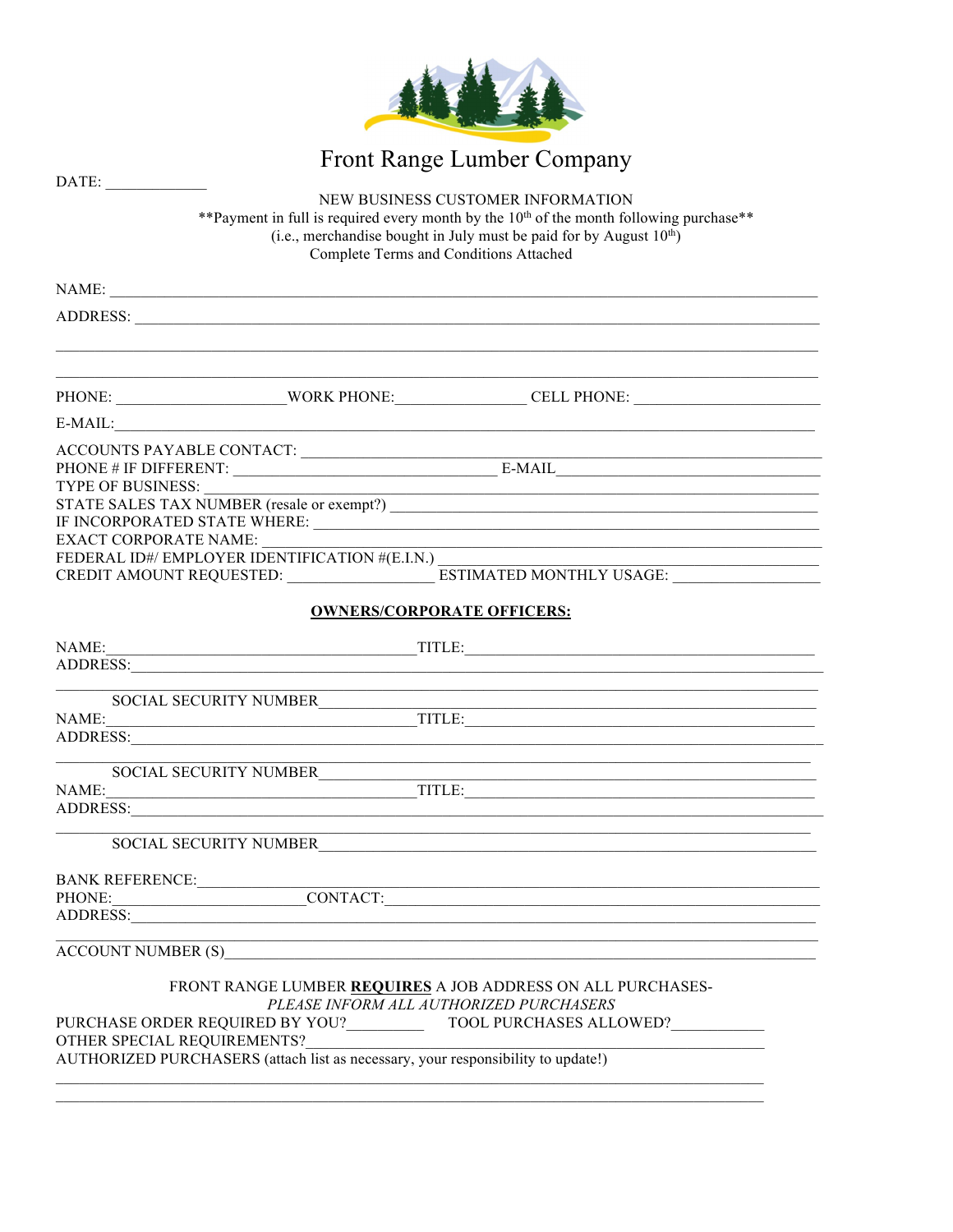### CREDIT REFERENCES– *MUST INCLUDE EMAIL ADDRESS* - PLEASE, NO BANKS OR CREDIT CARDS

| NAME:           |         | PHONE: |  |
|-----------------|---------|--------|--|
| CONTACT:        | E-MAIL: |        |  |
| <b>ADDRESS:</b> |         |        |  |
| NAME:           |         | PHONE: |  |
| CONTACT:        | E-MAIL: |        |  |
| ADDRESS:        |         |        |  |
| NAME:           |         | PHONE: |  |
| CONTACT:        | E-MAIL: |        |  |
| <b>ADDRESS:</b> |         |        |  |

## IF ANY OF THE INFORMATION ON THIS APPLICATION SHOULD CHANGE, IT IS YOUR RESPONSIBILITY TO NOTIFY FRONT RANGE LUMBER IN WRITING.

I certify that all the above statements are true and accurate and are made in consideration of extension of trade credit by Front Range Lumber Company. Signature of this application shows acceptance of the terms and conditions (ATTACHED) of sale of Front Range Lumber Company.

**Yes**, I authorize Front Range Lumber Company to verify our credit information and make credit inquiries (both business and personal) as deemed appropriate.

For the purpose of establishing and maintaining a consumer relationship with Front Range Lumber Company, they are hereby authorized by signature below to perform credit investigation of our banks, trade references and other information as necessary. It is understood that such information is for the sole purpose of maintaining a relationship with the undersigned and will be held in the strictest of confidence.

I/we, agree to bind ourselves to pay Front Range Lumber on demand any amount which may come due to Front Range Lumber whenever the applicant fails to pay that said amount. It is understood that this is a continuing and irrevocable guaranty. I/we waive notice of non-payment. If the applicant's business incorporates after the submission of this application or is succeeded by a successor corporation, the undersigned agrees to be jointly and severably liable to Front Range Lumber as stated above regardless of notice of incorporation to Front Range Lumber.

#### \*\*\*\*\*SIGNATURE OF CORPORATE OFFICER REQUIRED\*\*\*\*\*

| <b>NAME</b>             | TITLE: |  |  |
|-------------------------|--------|--|--|
| SOCIAL SECURITY NUMBER: |        |  |  |
|                         |        |  |  |
| <b>SIGNATURE</b>        | DATE:  |  |  |

\*\*\*\*\*\*\*\*\*\*\*\*\*\*\*\*\*\*\*\*\*\*\*\*\*\*\*\*\*\*\*\*\*\*\*\*\*\*\*\*\*\*\*\*\*\*\*\*\*\*\*\*\*\*\*\*\*\*\*\*\*\*\*\*\*\*\*\*\*\*\*\*\*\*\*\*\*\*\*\*\*\*\*

*See attached for additional terms and conditions. Use of this account indicates acceptance of these terms.*

TERMS: Payment in full is required every month by the 10<sup>th</sup> of the month following purchase. A service charge of 2% per month, 24% per year will be added to all past due accounts. Collection of both principal and service charge amounts will be pursued through all avenues necessary. Lien rights are reserved and will be exercised vigorously. The signatory agrees to pay any and all reasonable collection costs, including (but not limited to) court costs and attorney fees.

RETURN POLICY: ALL returns are subject to a 25% minimum restocking charge. Front Range Lumber will not accept any merchandise returned after thirty days from the date of purchase without prior management approval. Any custom orders or items that require special sizing or shop work (e.g. doors and windows) are not returnable.

> 1741 South Wadsworth Blvd., Lakewood, Colorado 80232-6821 805 14TH Street, Fort Lupton, CO 80621 PHONE 303-988-5980 · www.FRLCO.com · e-mail: FRLCO.LAKEWOOD@GMAIL.COM Monday-Friday 7:00am-5:00pm • Saturday 8:00am-1:00pm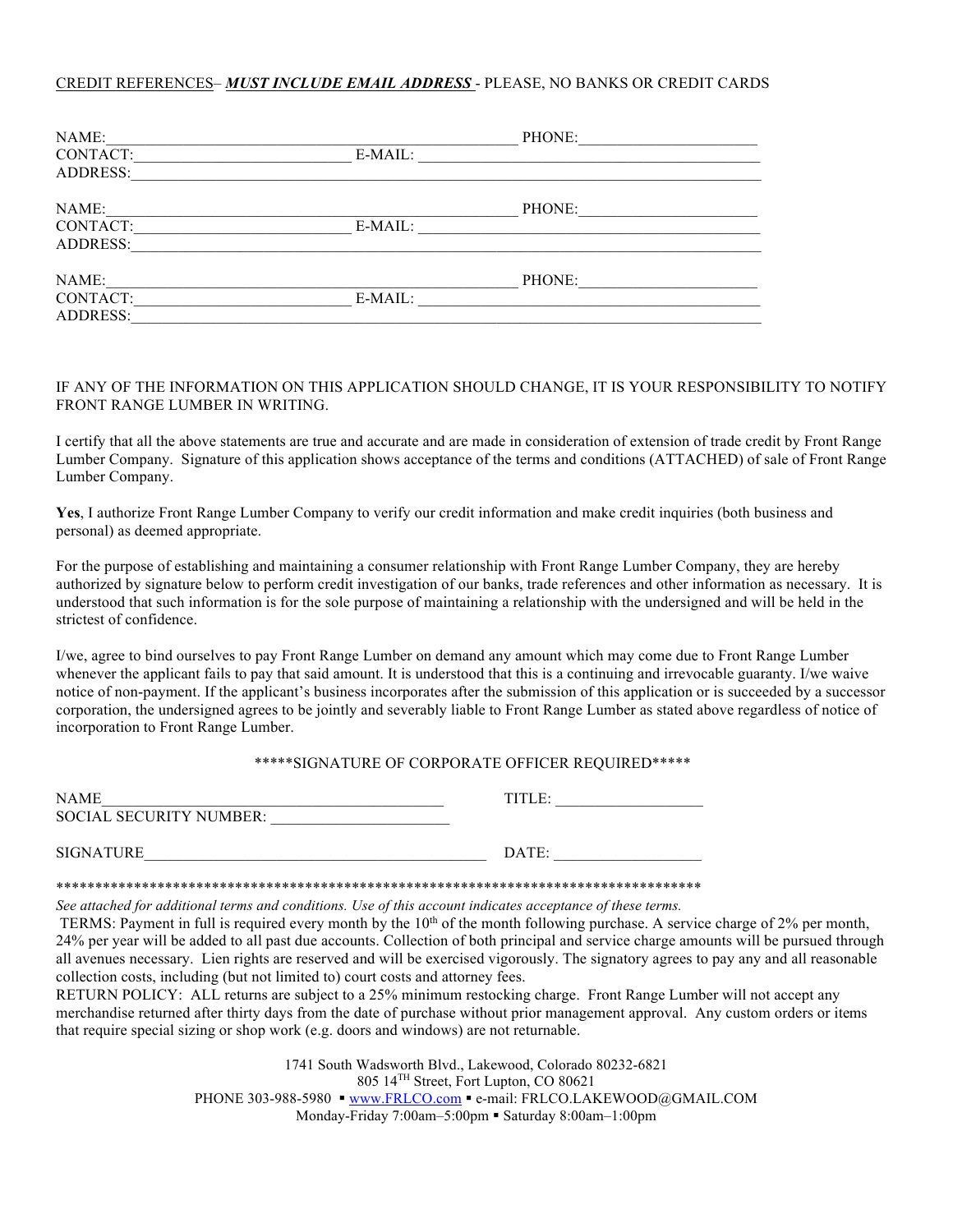

# Front Range Lumber Company

Please let us know your email address to receive your invoices and statements from us.

I would like my invoices E-mailed at the time of sale.

E-mail address:

I would like my statements at month end:

E-mail address: \_\_\_\_\_\_\_\_\_\_\_\_\_\_\_\_\_\_\_\_\_\_\_\_\_\_\_\_\_\_\_\_\_\_\_\_\_\_\_\_\_\_\_\_\_\_\_\_\_\_\_\_\_\_\_\_\_\_\_\_\_

Front Range Lumber distributes an informational "newsletter" approximately every three months. To conserve paper and add to your convenience, we would like email it to you. What is the best "end-user" email address to send these to?

| E-mail address: |  |  |  |
|-----------------|--|--|--|
|                 |  |  |  |
| Approved by:    |  |  |  |

For Company: \_\_\_\_\_\_\_\_\_\_\_\_\_\_\_\_\_\_\_\_\_\_\_\_\_\_\_\_\_\_\_\_\_\_\_\_\_\_\_\_\_\_\_\_\_\_\_\_\_\_\_\_\_\_\_\_\_\_\_\_\_\_

Please E-mail your response to **ACCT@FRLCO.COM**.